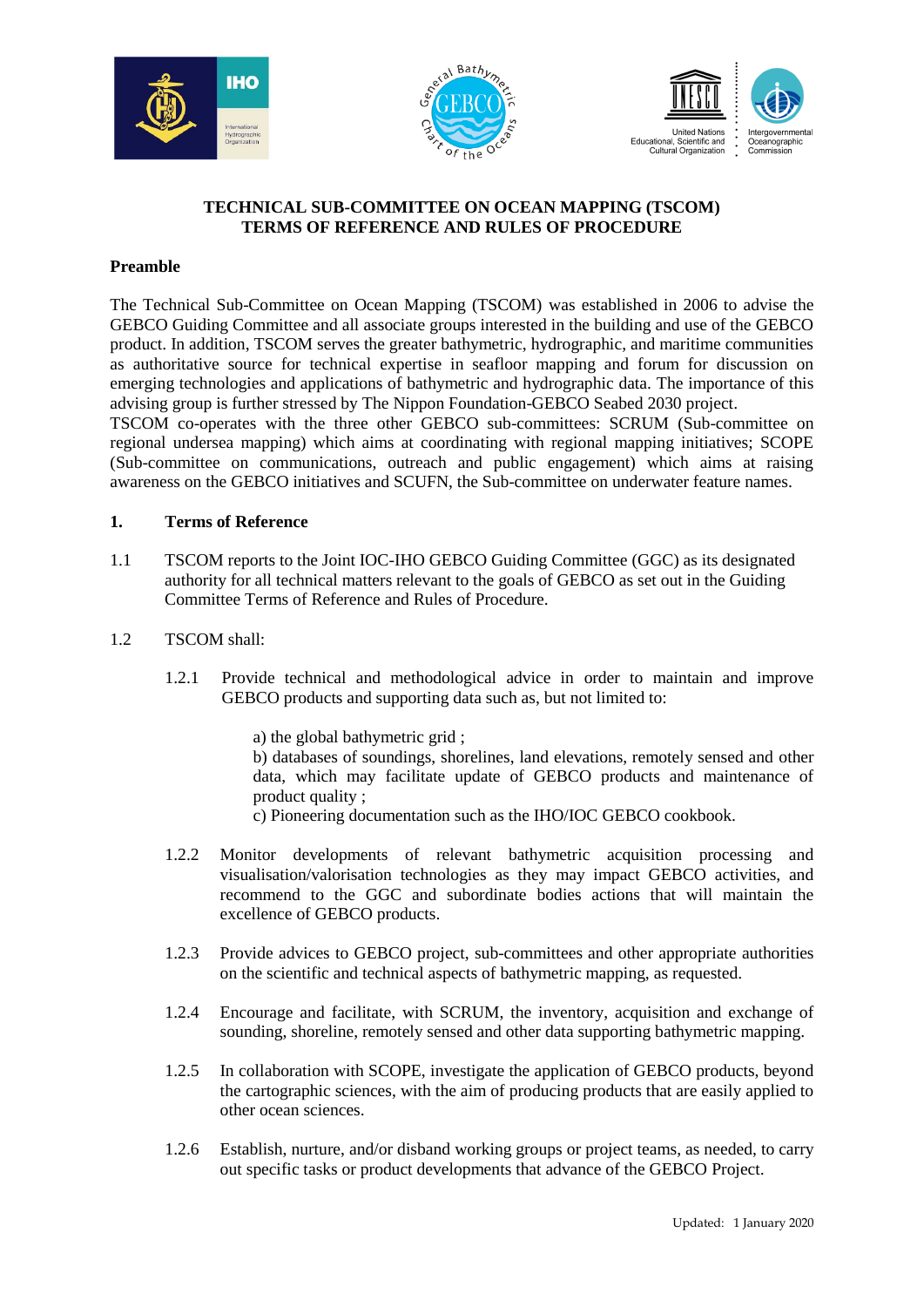





1.2.7 Work closely with other GEBCO Sub-Committees and subordinate bodies of the IHO and IOC on matters of common interest.

## **2. Rules of Procedure**

- 2.1 Membership of the Sub-Committee is covered by the following rules:
	- 2.1.1 Members of TSCOM are experts in their own right acting exclusively for the benefit of the Joint IHO-IOC GEBCO Project.
	- 2.1.2 TSCOM shall normally consist of a Chair and Vice-Chair and a number of additional members. Members should be encouraged to participate according to their individual technical expertise and their ability to complement the overall technical breadth of the committee as a whole. Any member of the GEBCO community interested in participating is eligible to become an active member of the committee at the discretion of the Chair.
	- 2.1.3 Members are expected to participate in the committee's work in a meaningful way. This can include, but is not limited to, attendance at in-person or virtual meetings, active and substantive email correspondence, or meaningful contribution to a GEBCO activity or working group. After a non-participation period of a member exceeding 2 years, the member's status is changed to a non-voting inactive member, and the Chair may approach them about withdrawing his/her membership.
- 2.2 The Chair and Vice-Chair shall be elected by the committee members. Their nominations are subject to endorsement by the GGC.
- 2.3 The Chair and the Vice-Chair are elected for a three year period (under the limit of three consecutive terms). Information relative to the remaining duration of the terms of the Chair and the Vice-Chair should be provided at each annual meeting, in order for new candidates to put their names forward.
- 2.4 The Chair, or in his/her absence the Vice-Chair, shall conduct the business of the committee. Meetings will usually be held every year, ideally before the GGC meeting. In the intervening period the committee shall conduct its business via all appropriate media. If the Chair is unable to carry out the duties of the office, the Vice-Chair shall assume the Chair with the same powers and duties.
- 2.5 Individuals who can provide a relevant and constructive contribution to the work of the Sub-Committee may attend meetings as Scientific Advisors with observer status, at the invitation of the Chair or Vice-Chair.
- 2.6 Entities and organisations that can provide a relevant and constructive contribution to the work of the Sub-Committee may be represented at meetings as Expert Contributors with observer status at the invitation of the Chair or Vice-Chair.
- 2.7 Members are expected to attend every meeting of the Sub-Committee. In case of absence, apologies should be sent to the Chair prior to the meeting.
- 2.8 The quorum to hold a meeting shall be not less than 50% of the listed active Committee Members. The Sub-Committee shall strive to make decisions by consensus. If consensus